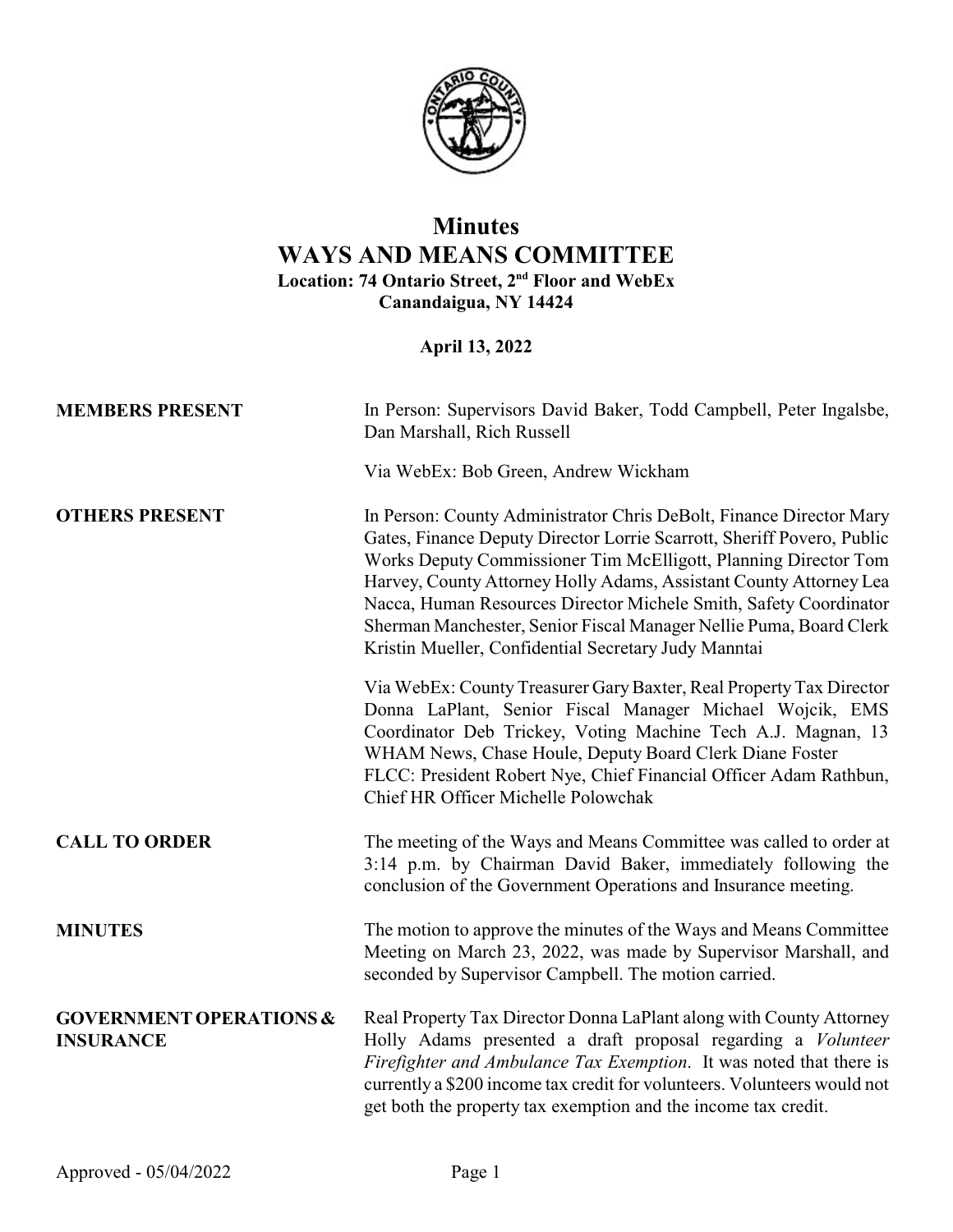|                                                       | By general consent it was agreed that the proposal should be brought<br>back to Committee as a package for consideration after further research.                                                                                                                                                                                                       |
|-------------------------------------------------------|--------------------------------------------------------------------------------------------------------------------------------------------------------------------------------------------------------------------------------------------------------------------------------------------------------------------------------------------------------|
|                                                       | County Attorney Holly Adams presented the following two resolutions<br>regarding a proposed law entitled "A Local Law to Adjust Weighted<br>Voting" for approval.                                                                                                                                                                                      |
|                                                       | Supervisor Russell made the motion to block the following two<br>resolutions and moved their approval. Supervisor Ingalsbe seconded the<br>motion.                                                                                                                                                                                                     |
|                                                       | <b>Resolution:</b> Fixing Date and Notice for the Public Hearing on Local<br>Law No. 2 (Intro.) 2022                                                                                                                                                                                                                                                   |
|                                                       | <b>Resolution:</b> Resolution Adopting Local Law No. 2 (Intro.) 2022<br>$\bullet$<br>After Public Hearing                                                                                                                                                                                                                                              |
|                                                       | The motion carried. It was noted that the resolution to adopt the local<br>law will be held until the meeting following the public hearing.                                                                                                                                                                                                            |
| <b>PUBLIC SAFETY</b>                                  | County Administrator Chris DeBolt presented the following resolution<br>on behalf of Probation Director Jeff Rougeux.                                                                                                                                                                                                                                  |
|                                                       | <b>Resolution:</b> Probation Department/Alternatives to Incarceration -<br>2022/2023 Service Plan and Application for Funding                                                                                                                                                                                                                          |
|                                                       | Supervisor Green made the motion to approve the resolution. Supervisor<br>Marshall seconded the motion. The motion carried.                                                                                                                                                                                                                            |
|                                                       | County Attorney Holly Adams presented a proposed <i>Asset Forfeiture</i><br>Policy for the County. The proposed policy is intended to address<br>internal policy and procedure and must support, and not contradict,<br>various MOAs between law enforcement agencies together with the<br>federal and state regulations that govern asset forfeiture. |
|                                                       | The following amendments to the policy were requested:<br>Add that Finance will receive a copy of the Federal and State<br>a.<br>reports filed (paragraphs C. and D.).<br>b. Add "operational funds" in paragraph F.                                                                                                                                   |
|                                                       | Supervisor Campbell made the motion to approve the amended version<br>of the Asset Forfeiture Policy, and further, that County Attorney Adams<br>make the changes to the policy and prepare the resolution for the Board<br>of Supervisors meeting. Supervisor Ingalsbe seconded the motion. The<br>motion carried.                                    |
| <b>PLANNING &amp;</b><br><b>ENVIRONMENTAL QUALITY</b> | Planning Director Tom Harvey presented the following two resolutions<br>for approval.                                                                                                                                                                                                                                                                  |
|                                                       |                                                                                                                                                                                                                                                                                                                                                        |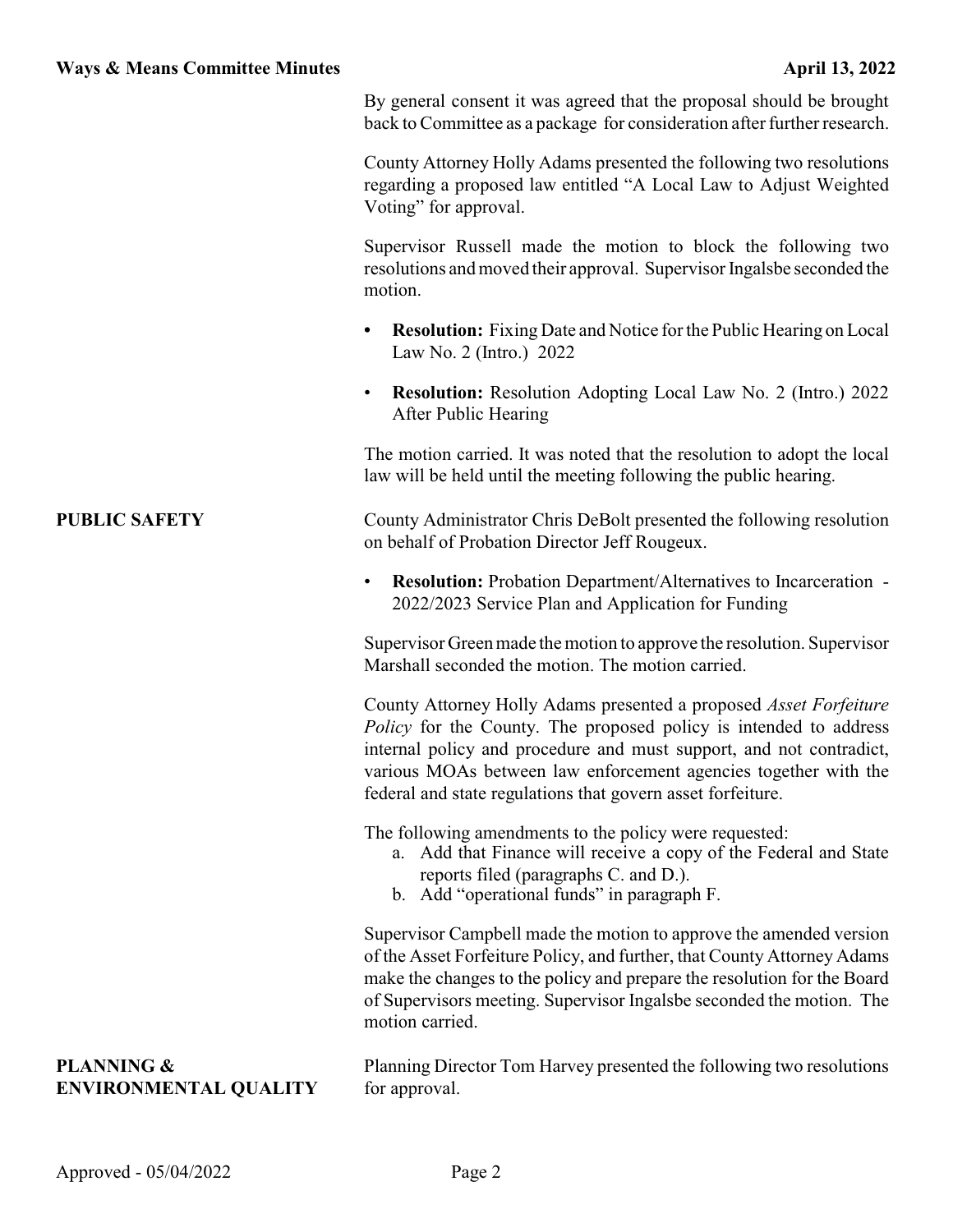Supervisor Marshall made the motion to block the two resolutions and moved their approval. Supervisor Ingalsbe seconded the motion

- **• Resolution:** Capital Project H036-17, 2017 FLCC Maintenance Capital Project: Authorize a Contract with Geneva Electrical Supplies and Budget Transfer
- **• Resolution:** Establish Capital Project No. H085-2022 as the FLCC Facilities Master Plan Update Project

The motion carried.

## **PUBLIC WORKS** Public Works Deputy Commissioner Tim McElligott presented the following four items for approval.

**• Resolution:** Closing of Capital Project No. H050-18 Replacement of Main Street Bridge over Irondequoit Creek

Supervisor Ingalsbe made the motion to approve the resolution. Supervisor Campbell seconded the motion. The motion carried.

• **Resolution:**Establish Capital Project No. H084-22, Replacement of County Road 12 Culvert #35 and Authorize Purchase of Lands

Supervisor Ingalsbe made the motion to approve the resolution. Supervisor Russell seconded the motion. The motion carried.

• **Resolution:** Capital Project No. H065-19, County Road 50 Preventive Maintenance: Acceptance of Supplemental Agreement #2 to New York State Revenue Contract - Department of Public Works

Supervisor Ingalsbe made the motion to approve the resolution. Supervisor Wickham seconded the motion. The motion carried.

**Informational:** Proposed mowing contracts were discussed, including a \$10 per hour increase to cover the additional fuel costs. The \$10 per hour increase was determined by analysis of the fuel cost data from 2019-2022 and evaluation of equipment usage. The Public Works Committee has approved this increase. Public Works Commissioner Wright will be contacting the superintendents regarding the proposed increase. A resolution will be presented at a future meeting and a budget transfer will be submitted later in the mowing season.

## **HUMAN RESOURCES** Safety Coordinator Sherman Manchester presented the March 2022 Safety Report for consideration.

Supervisor Campbell made the motion to accept the report. Supervisor Russell seconded the motion. The motion carried.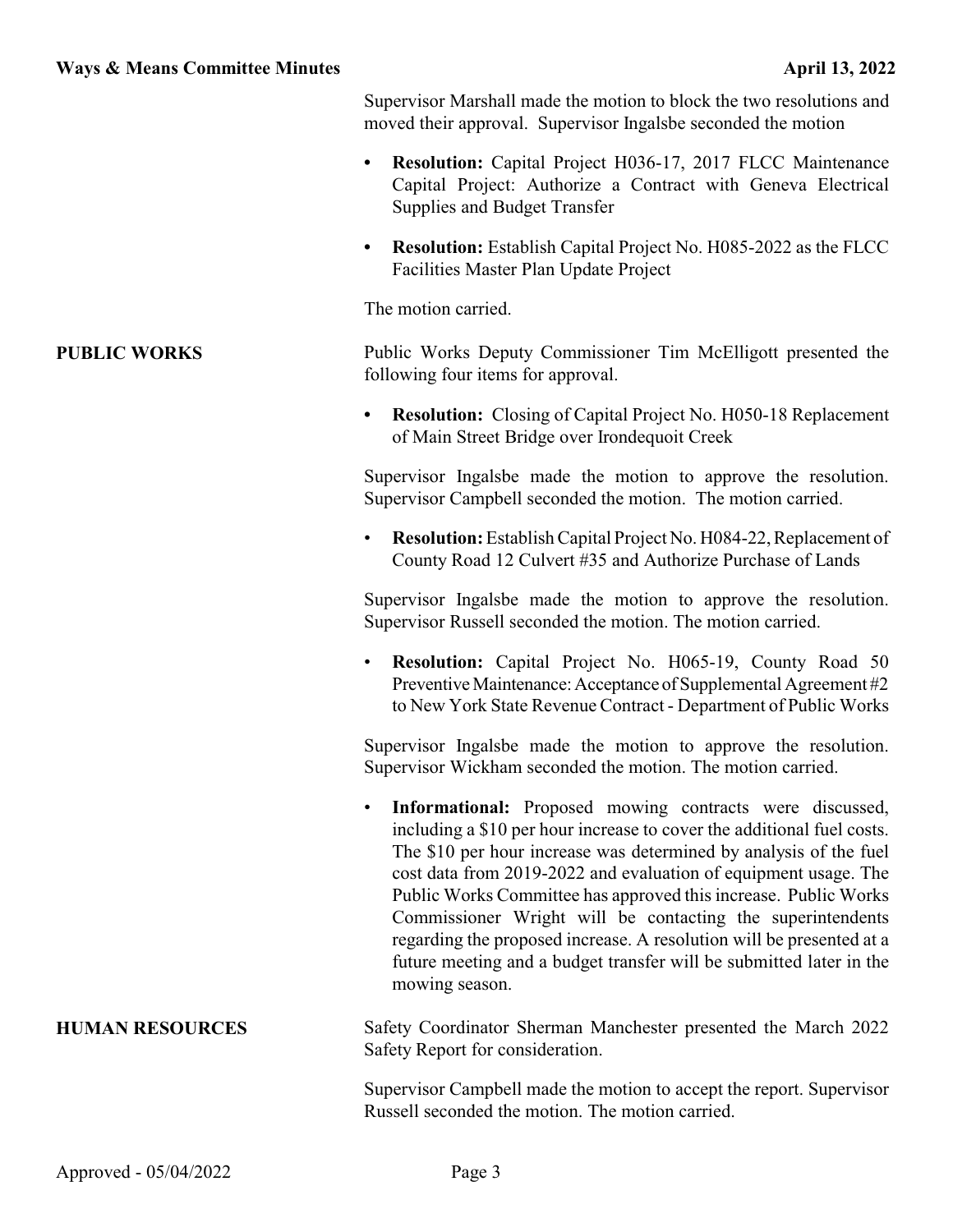Human Resources Director Michele Smith presented the following five items for approval.

**• Resolution:** Re-Title - All Professional Probation Positions

Supervisor Campbell made the motion to approve the resolution. Supervisor Marshall seconded the motion. The motion carried.

**• Resolution:** Creation of Deputy County Treasurer Position

Supervisor Ingalsbe made the motion to approve the resolution with the spelling correction noted in the first paragraph. Supervisor Campbell seconded the motion. The motion carried.

**• Resolution:** Create Senior Account Clerk-Typist Position and Abolish Account Clerk-Typist (County) Position

Supervisor Russell made the motion to approve the resolution. Supervisor Campbell seconded the motion. The motion carried.

**• Resolution:** Declaring the Week of May 1-7, 2022 as "Public Service Recognition Week"

Supervisor Marshall made the motion to approve the resolution. Supervisor Ingalsbe seconded the motion. The motion carried.

**Informational:** 2022 Ontario County Employee Retention/Attrition

## **WAYS & MEANS STANDING COMMITTEE**

Community College Discussion:

Finance Director Mary Gates commented on her overview report: *The County & Finger Lakes Community College*. The report included information regarding the basic property and financial relationship between the County and FLCC; funding from Ontario County, and community college chargebacks.

**County Administrator Update** County Administrator Chris DeBolt briefly updated the Committee on the following items:

- $\sim$  Operationally doing fine, however, Covid cases increasing regionally and within Ontario County.
- $\sim$  NYS Budget passed. Still reviewing, but noted:
	- the State has stopped the diversion of local sales tax
	- interesting revenue projections regarding marijuana legalization - changes to Tier 6 pensions for employer and employee
- $\sim$  Health & Human Services Considering a county-wide housing assessment and initiative. Chris DeBolt, Eileen Tiberio, new Economic Development Director, will be the core team for the housing study.
- Public Works Considering a county-wide energy efficiency audit. Last audit was 12 years ago.